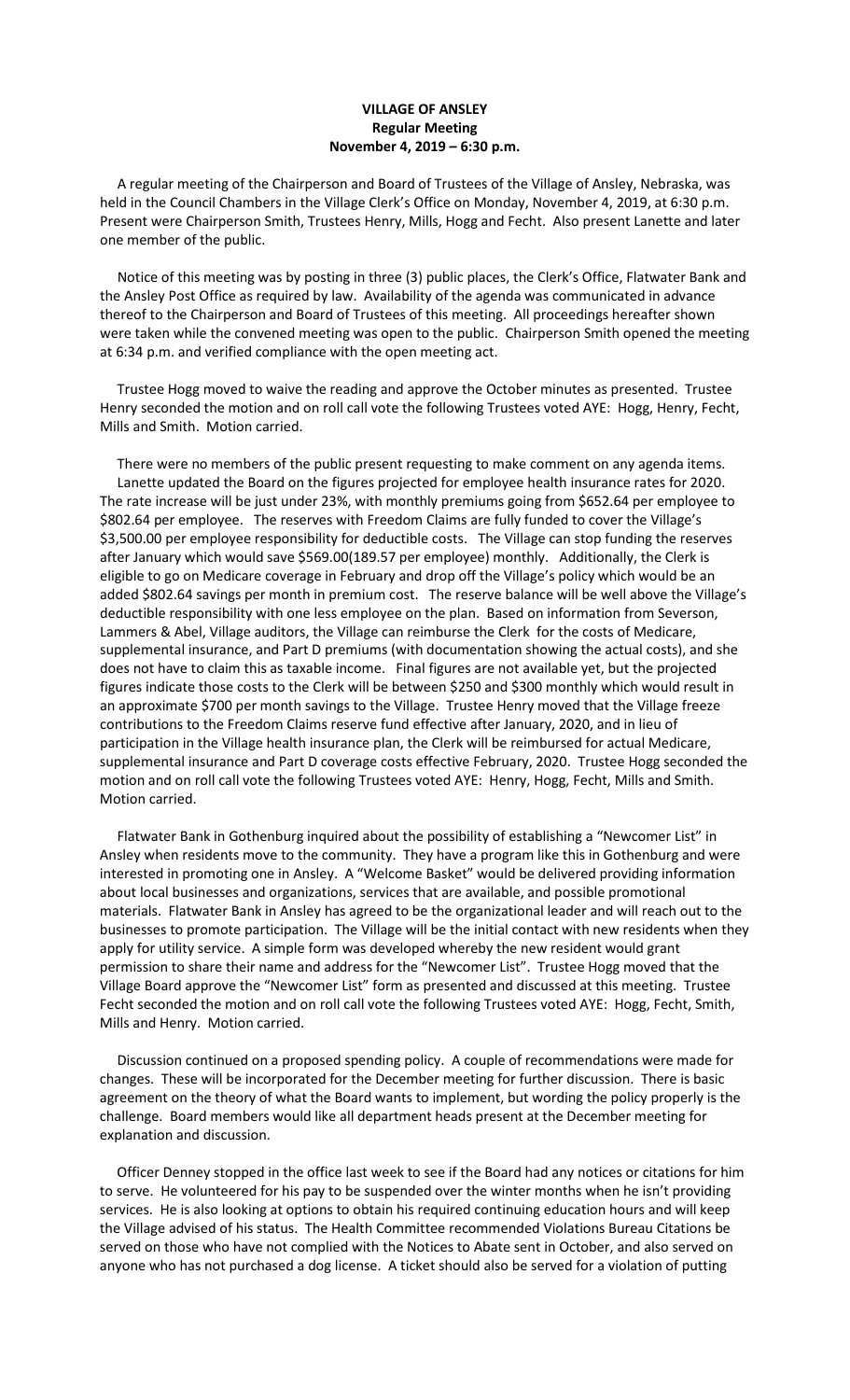treated wood in the compost site. The entire Board agreed with the recommendations. A list of offenders will be provided to Officer Denney.

 Lanette updated the Board on recent correspondence on the GIS Mapping grant. Information was provided to DHHS that Miller & Associates has been appointed as Village Engineer for the past three (3) years. This should negate the requirement to obtain a request for proposal (RFP) to secure a firm or individual for the GIS Mapping project of the water system. We will continue to provide whatever information DHHS requires. The project will not start and no expenditures can be made until DHHS gives the green light.

 Board members spent time setting up email accounts on their new HP Pavilion x360 devices. These will be used for Village purposes only - Board agendas, packet materials, emails from the Clerk's office, etc. The new devices will eliminate the need for use of personal devices by Board members. Cathie Jo brought a form for everyone to "Acknowledge Receipt of Company Property". The form describes the property or equipment, assigns responsibility for proper use, care, damages, replacement at user's expense if necessary, and returns upon separation. Each board member and the Clerk completed a form which will be kept on file in the office.

 Department Head Report – Lanette reported the following: (1) There is a LARM Board meeting in Lincoln on November 14<sup>th</sup> that Lanette will be attending; (2) Travis Harrop reported that the LASWA fees will remain the same for the next year; (3) discussion on fees being charged for use of the Municipal Auditorium for community groups and the Board unanimously agreed to leave the fees in place as they are; (4) questions and discussion with the Zoning Administrator about what type of carport structures would be approved and pending fence application and demo permit.

 Trustee Henry moved to approve claims and Trustee Mills seconded the motion. On roll call vote the following Trustees voted AYE: Henry, Mills, Hogg, Smith and Fecht. Motion carried.

| <b>GENERAL FUND</b>          |          |                                  |           |
|------------------------------|----------|----------------------------------|-----------|
| Ace Hardware-sup             | 200.40   | American Elec-sup                | 377.00    |
| Ansley Lmbr & Supply-sup     | 1,113.93 | <b>BARCO Mun Prod-sup</b>        | 161.96    |
| Capital Bus Systems-serv     | 97.66    | <b>Shirley Carter-ref</b>        | 47.05     |
| Custer Co Chief-ad/pub       | 158.53   | <b>Custer Federal-inv</b>        | 10,420.00 |
| Custer's-fuel                | 576.12   | Lanette Doane-tvl/cell           | 180.44    |
| Eakes-sup                    | 335.73   | <b>Freedom Claims-ins</b>        | 913.90    |
| Travis Harrop-tvl            | 62.64    | Tracey Konefal-ref               | 50.00     |
| LASWA-fees                   | 768.00   | Loup City Auto-pts               | 515.72    |
| NCTC-ph                      | 559.15   | NE Public Health Lab-tests       | 107.00    |
| <b>NMPP Energy-sup</b>       | 291.96   | One Call-locates                 | 8.44      |
| Orscheln-sup                 | 385.12   | Paulsen-millings                 | 5,000.00  |
| Petty Cash-post/ref          | 258.40   | School District-fee              | 300.00    |
| <b>State Treasurer-lic</b>   | 179.34   | T&R Electric-tests               | 434.50    |
| <b>Trotter Service-tires</b> | 5,684.80 | <b>Trotter Serv Station-fuel</b> | 573.78    |
| Village-util                 | 1,169.99 | Yanez Service-fuel               | 357.62    |
| DOE-energy                   | 653.31   | Municipal Supply-sup             | 503.38    |
| NE Dept Revenue-tx           | 4,110.83 | <b>Black Hills-util</b>          | 961.97    |
| Cornhusker Press-sup         | 11.00    | Custer Co Hwy Dept-patch         | 2,125.00  |
| UHC-ins                      | 1,957.92 | MEAN-en                          | 28,708.37 |
| Nate Slagle-sup/cell         | 73.02    | Payroll-sal                      | 15,142.55 |
| AFLAC-ins                    | 60.45    | <b>Federal Tax Dep-tx</b>        | 4,334.16  |
| <b>Todd Grant-cell</b>       | 25.00    | Invesco-ret                      | 1,448.00  |
| <b>Bill Moser-cell</b>       | 25.00    |                                  |           |

 There being no further business to come before the Board Trustee Hogg moved to adjourn and Trustee Fecht seconded the motion. On roll call vote the following Trustees voted AYE: Hogg, Fecht, Henry, Mills and Smith. Motion carried and meeting adjourned at 8:38 p.m.

 $\overline{\phantom{a}}$  , and the contract of the contract of the contract of the contract of the contract of the contract of the contract of the contract of the contract of the contract of the contract of the contract of the contrac

ATTEST:

Jamee M. Smith, Chairperson

\_\_\_\_\_\_\_\_\_\_\_\_\_\_\_\_\_\_\_\_\_\_\_\_\_\_\_\_\_\_\_\_\_\_\_\_\_\_\_\_\_